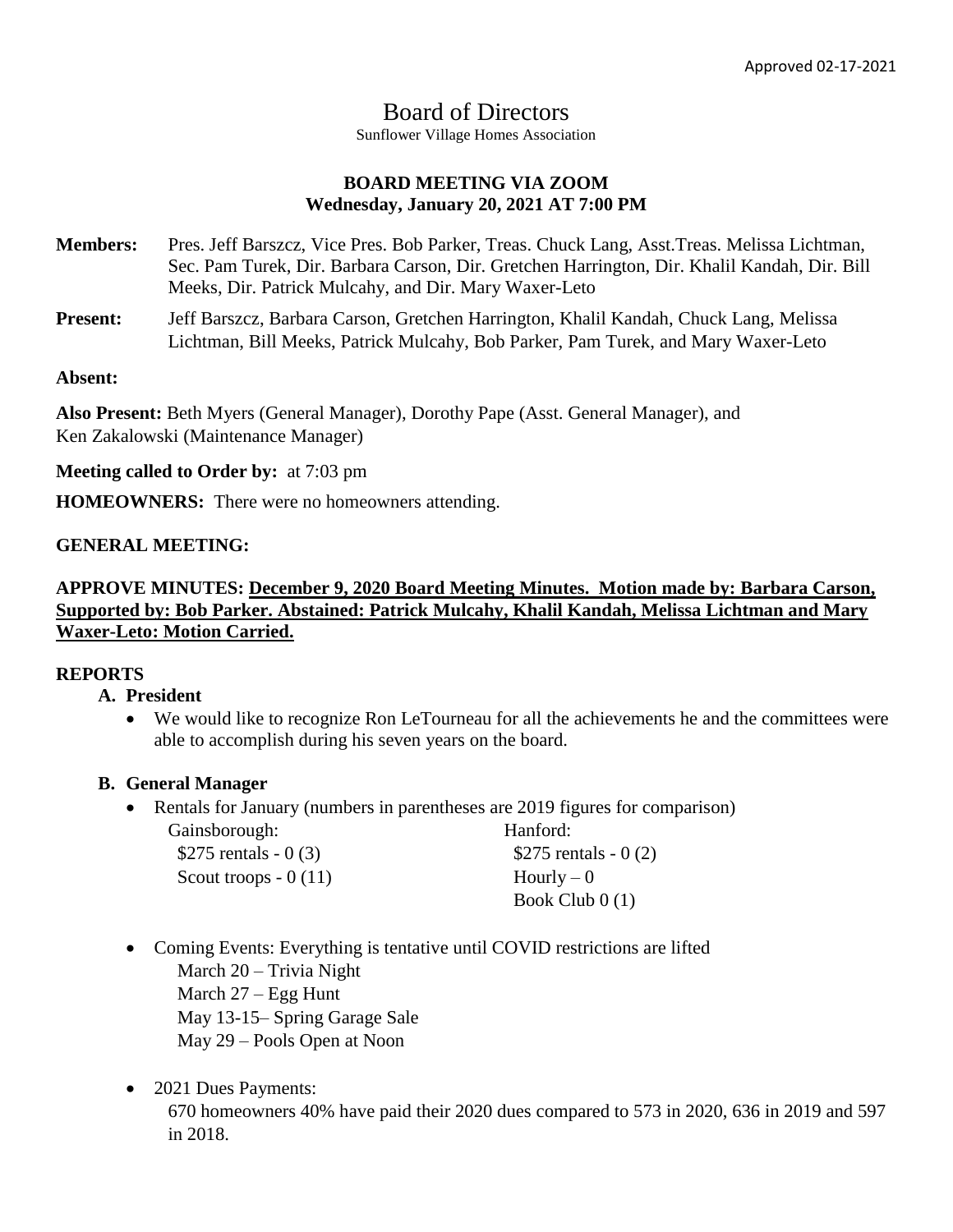- Will be scheduling the annual audit.
- Applications are available for summer lifeguards.
- Committees who have reports for the March newsletter need to advise us before February 1. Articles are due to the office no later than Feb 17. Newsletter goes to printer on February 18.

### **C. Maintenance**

### **Work Completed at Hanford Clubhouse:**

- Completed monthly PM and checked clubhouse for problems weekly.
- Replaced Metal Halide bulb in parking lot SE corner light pole.
- Cleaned up the furnace room, and secured the safe.
- Reset outdoor light timers.
- Met with NeverblueIT installed MS Office on two laptops.
- Met with Ryder Security about pool digital recorder. Replaced recorder and one camera.
- Reset the network routers due to a power outage.
- Started tool and equipment inventory list.
- Moved all Sunflower related photos to the laptop and backup drives.
- Replaced leaking flow meter on main pool piping.
- Removed solar controller from pump room and cleaned up the wall area.
- Shoveled sidewalks a couple of times.
- Sign lighting does not seem to be working correctly. Attempting to meet with Vivid Landscape Lighting to resolve issue.

#### **Work completed at Gainsborough Clubhouse**:

- Completed monthly PM and checked clubhouse for problems weekly.
- Had Ryder Security set up remote access to the digital camera recording system.
- Art's tree service trimmed the trees alongside the eastside of Gainsborough parking lot.
- Cleared the furnace room and pump room of shelving, supplies and equipment for the start of the floor project.
- Shoveled sidewalks a couple of times.
- Monitoring progress on the floor project.

#### **Gainsborough Floor Project:**

Detailed inspectors report has been conveyed to Parris Construction.

Met with Parris Construction, Ron, and Jeff to revisit the site project. Due to additional information from the engineering report, Parris Construction submitted a revised bid.

Work commenced on January 18, 2021.

#### **A vote was taken** *via email* **on the following motion:**

#### **Motion to approve bid from Parris Construction for the Gainsborough flooring project and truss repair for \$13,000 with a \$3,000 contingency for repairing damage to the walls if necessary.**

#### **Motion was made by: Ron LeTourneau. All in favor. Motion carried.**

**Kiddie Pool:**